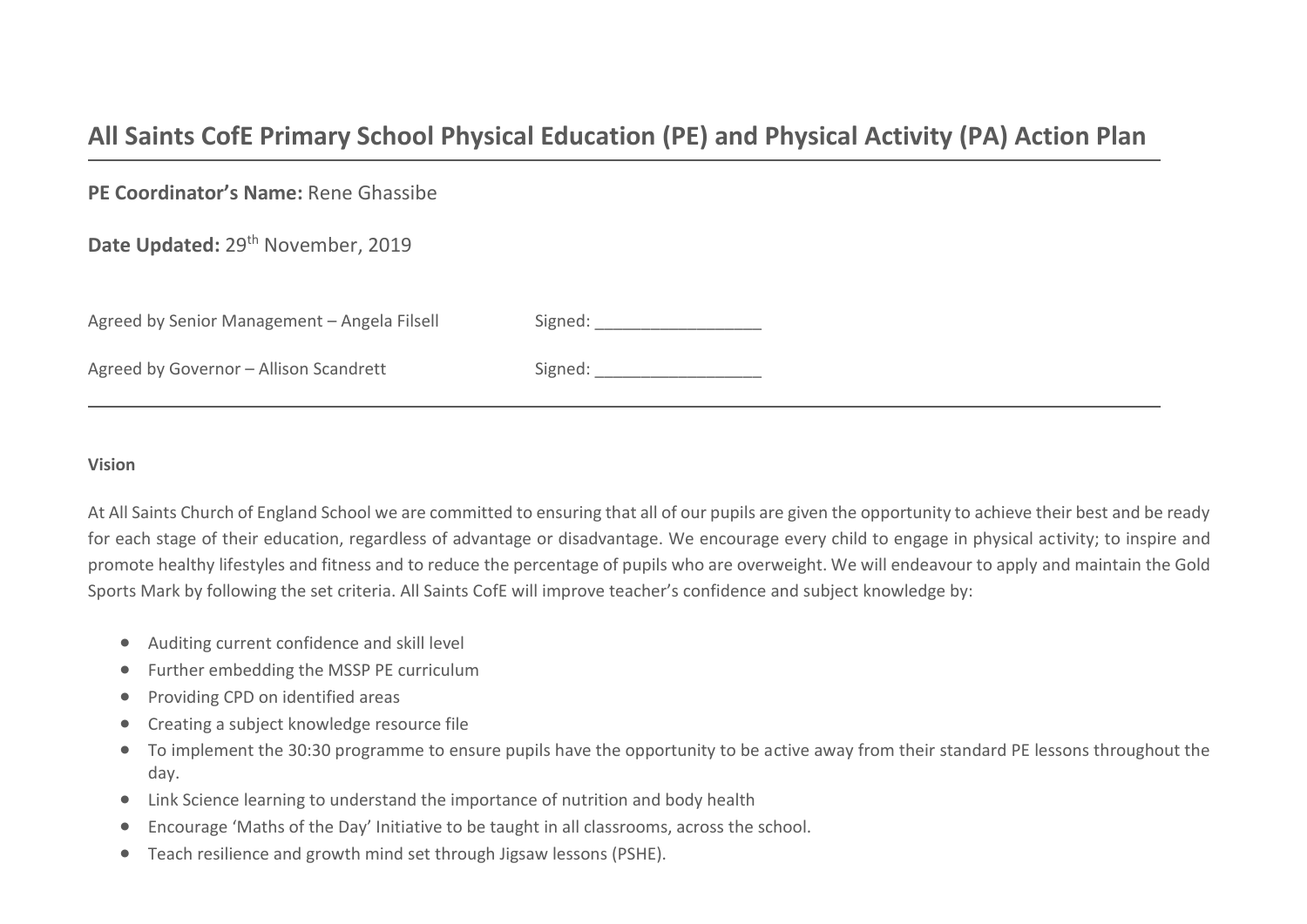#### **Aims**

#### **1. PE Curriculum** (PPESP Key Indicator: 1)

Provision of at least 100 minutes (50 minutes of Physical Development for EYFS) of progressive, active and engaging curriculum PE per week (across 2 separate lessons on different days) for all children.

## **2. Physical Activity** (PPESP Key Indicator: 1)

All children are enthused and able to be physically active for at least 60 minutes per day (minimum 30 mins within school time) with particular attention to those from disadvantaged backgrounds and those that are currently less active.

#### **3. Whole School Ethos** (PPESP Key Indicator: 2)

Raise the profile of and celebrate sport, PE, physical activity, play and wellbeing across the ethos of the whole school. Highlighting the importance of respecting others, positive attitudes and fair play. Utilise physical activity to contribute to the positive mental health and well-being of children.

#### **4. Range of Activity** (PPESP Key Indicator: 4)

Children have access to and enjoy a range of different sports, physical activities, leadership opportunities and unstructured play.

#### **5. Competitions** (PPESP Key Indicator: 5)

Children are able to take part in and enjoy competitive sport.

#### **6. Swimming** (PPESP Key Indicator: N/A)

All children from Year 4 and onwards are able to be safe in the water and develop as competent swimmers.

## **7. Workforce Development** (PPESP Key Indicator: 3)

All staff and volunteers receive the training and support to enable and inspire them to deliver our aims effectively.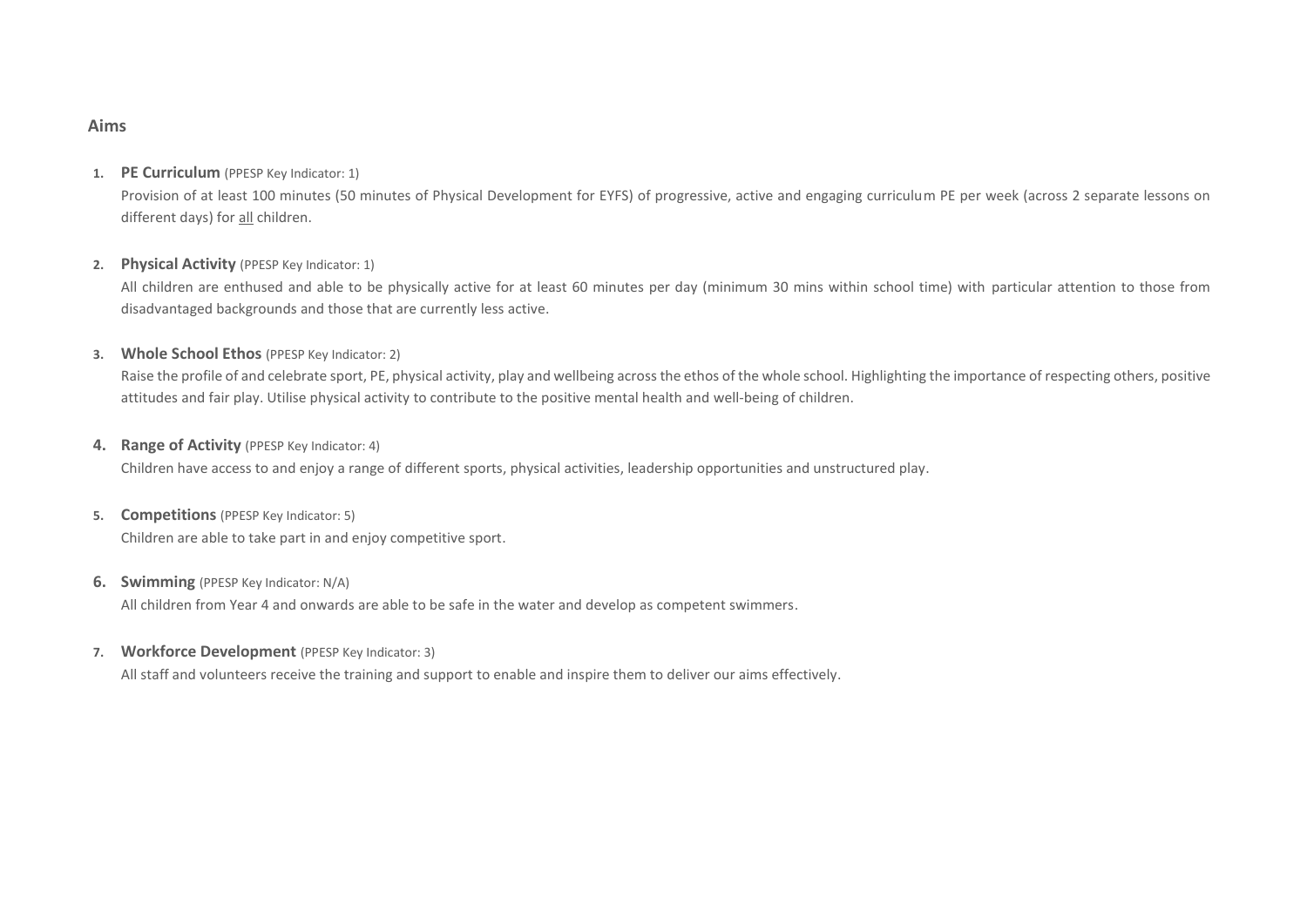# **What we do well:**

- Achieved Gold Sports Mark award
- Development and implementation of PE curriculum and PE provision
- Increased participation and improvement in borough competitions
- Achieved the Refspect award from 6 borough competitions in the 2018/19 academic year
- Increased opportunities at after school clubs and lunchtime activities
- New and improved outdoor spaces/equipment to enhance sporting opportunities

# **Key areas we will develop further:**

- Increase opportunities for children to be active within school time (30:30, Maths of the Day activities etc.)
- Additional training for teachers to increase confidence in teaching gymnastics
- Achieve Healthy Schools London accreditation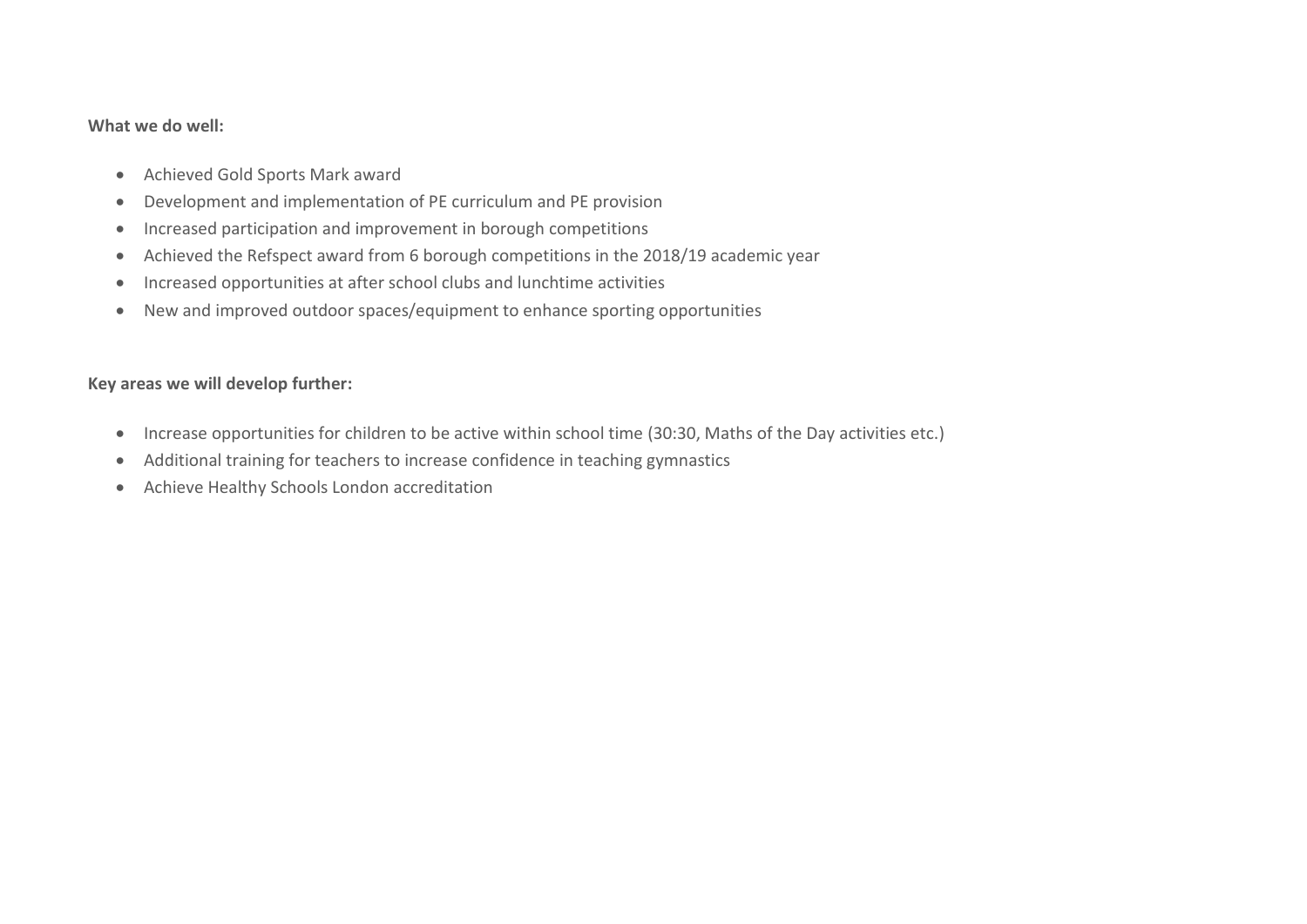# **Action Plan 2019/20**

# **Allocated funding from the Primary PE and Sport Premium (PPESP: £18,360**

This spending report must be available online at all times and should be updated regularly.

Schools must use the PPESP funding to make **additional and sustainable** improvements to the quality of PE and sport they offer. This means that we should use the Primary PE and Sport Premium to:

- develop or add to the PE and sport activities that your school already offers
- build capacity and capability within the school to ensure that improvements made now will benefit pupils joining the school in future years

| 1. PE Curriculum - Provision of at least 100 minutes of progressive, active and engaging curriculum PE per week (across 2 separate lessons on different days) for<br>all children. (PPESP Key Indicator: 1) |                                                                                                                                                   |                                                                                                                                                                      |              |                              |                                                                                                                     |  |
|-------------------------------------------------------------------------------------------------------------------------------------------------------------------------------------------------------------|---------------------------------------------------------------------------------------------------------------------------------------------------|----------------------------------------------------------------------------------------------------------------------------------------------------------------------|--------------|------------------------------|---------------------------------------------------------------------------------------------------------------------|--|
| <b>Objective / Target / Focus</b><br>Area                                                                                                                                                                   | How will it be achieved /<br>actions?                                                                                                             | How will you<br>measure the<br>impact?                                                                                                                               | <b>Costs</b> | <b>PPESP</b><br><b>Costs</b> | <b>REVIEW</b><br>• What was the outcome/impact for<br>your pupils?<br>• Next steps?<br>• How will you sustain this? |  |
| All children have at least 100<br>minutes of PE across at least 2<br>separate lessons, on different<br>days.                                                                                                | - Use of Merton PE to deliver<br>high quality PE to all classes.<br>Implementation of Merton PE<br>scheme and relevant training<br>for all staff. | Evidence of increased<br>level of physical skill<br>and endurance and<br>children's<br>comprehension of<br>major skill sets and<br>necessary sporting<br>attributes. | £14,440      | N/A                          |                                                                                                                     |  |
| An effective curriculum map and<br>scheme of work is in place.                                                                                                                                              | - Staff development focusing on<br>delivering the PE scheme and<br>practical application.                                                         | Children responding<br>well to the curriculum<br>with noticeable<br>improvements in skills<br>and development.                                                       | £200         | N/A                          |                                                                                                                     |  |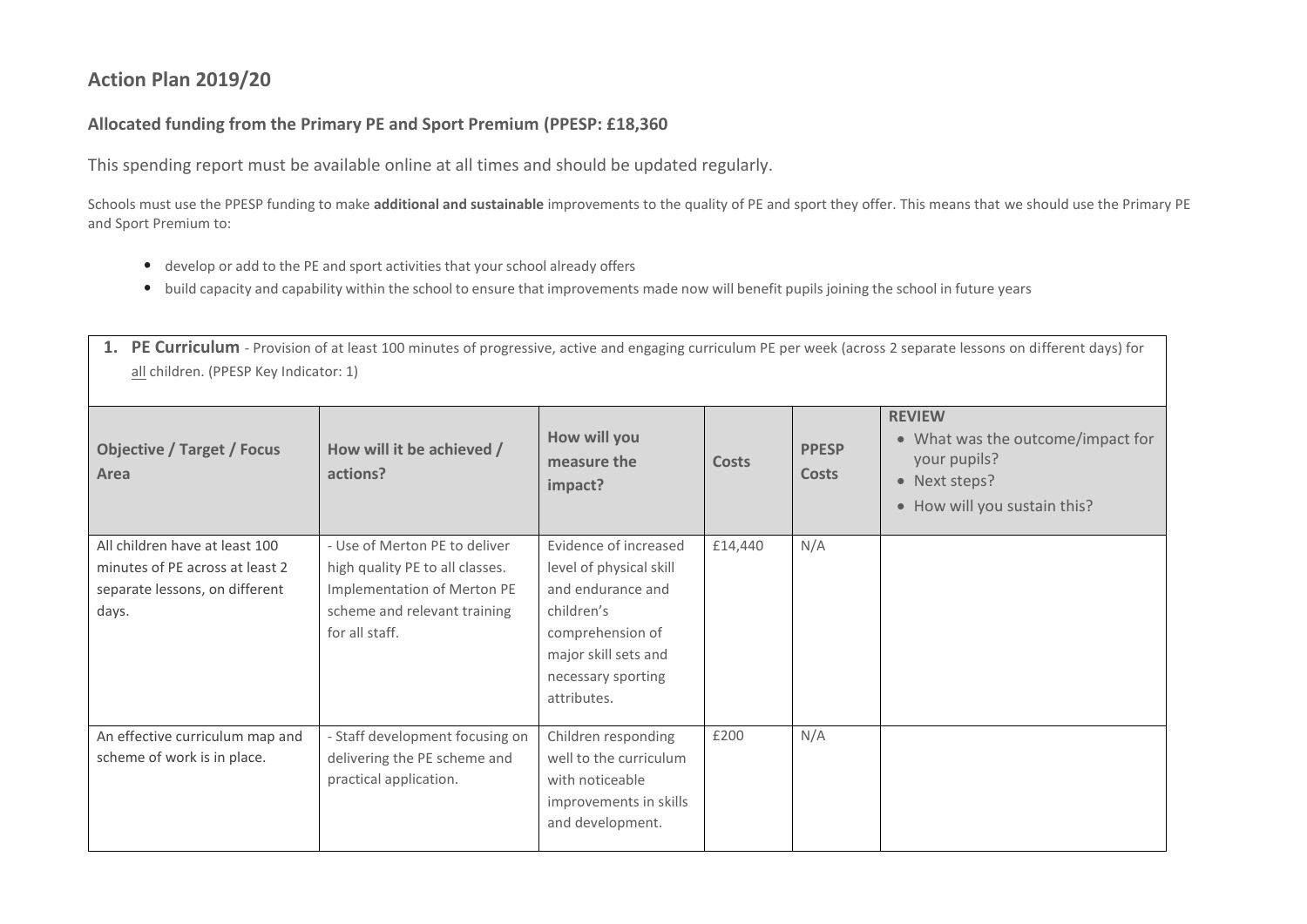| PE lessons are observed as good  | - Regular teacher observations    | Evidence of high        | N/A | £600 |  |
|----------------------------------|-----------------------------------|-------------------------|-----|------|--|
| or better and meet the 2014 NC   | during class PE lessons including | quality implemented     |     |      |  |
| expectations.                    | enriched feedback and             | PE lessons.             |     |      |  |
|                                  | guidance in areas of need.        |                         |     |      |  |
|                                  |                                   |                         |     |      |  |
| Effective measurement of pupils' | - Request specialist coach from   | Regular formative and   | N/A | £600 |  |
| progression is in place across   | MSSP to share assessment          | summative assessment    |     |      |  |
| school.                          | information with teachers.        | results.                |     |      |  |
|                                  |                                   |                         |     |      |  |
| Children are consulted with and  | - Feedback from children in       | Noticeable              | N/A | N/A  |  |
| enjoy their PE lessons.          | regards to their current skills   | improvement in          |     |      |  |
|                                  | being learnt and next steps.      | participation and skill |     |      |  |
|                                  | - Pupil voice surveys             | development.            |     |      |  |

| 2.<br>Physical Activity - All children are enthused and able to be physically active for at least 60 minutes per day (minimum 30 mins within school time) with particular<br>attention to those from disadvantaged backgrounds and those that are currently less active. (PPESP Key Indicator: 1) |                                                               |                                        |       |                              |                                                                                                                     |  |
|---------------------------------------------------------------------------------------------------------------------------------------------------------------------------------------------------------------------------------------------------------------------------------------------------|---------------------------------------------------------------|----------------------------------------|-------|------------------------------|---------------------------------------------------------------------------------------------------------------------|--|
| <b>Objective / Target / Focus</b><br>Area                                                                                                                                                                                                                                                         | How will it be achieved /<br>actions?                         | How will you<br>measure the<br>impact? | Costs | <b>PPESP</b><br><b>Costs</b> | <b>REVIEW</b><br>• What was the outcome/impact for<br>your pupils?<br>• Next steps?<br>• How will you sustain this? |  |
| Less active children are identified                                                                                                                                                                                                                                                               | - Find out from staff who their                               | A lower number of less                 | £400  | N/A                          |                                                                                                                     |  |
| and targeted. Barriers are                                                                                                                                                                                                                                                                        | less active children are.                                     | active children upon                   |       |                              |                                                                                                                     |  |
| removed to help them engage                                                                                                                                                                                                                                                                       | Establish a lunch time club                                   | review.                                |       |                              |                                                                                                                     |  |
| more in a healthy and active                                                                                                                                                                                                                                                                      | using year 5 leaders to lead                                  |                                        |       |                              |                                                                                                                     |  |
| lifestyle (this may be via C4L clubs                                                                                                                                                                                                                                                              | physical activity.                                            |                                        |       |                              |                                                                                                                     |  |
| or similar).                                                                                                                                                                                                                                                                                      | - Observation on Year 5 classes<br>during leadership training |                                        |       |                              |                                                                                                                     |  |
| Physical Activity is mapped and                                                                                                                                                                                                                                                                   | -PE Coordinator to collect                                    | Evidence from                          | N/A   | N/A                          |                                                                                                                     |  |
| ensures all children are able to                                                                                                                                                                                                                                                                  | termly timetables from staff                                  | timetables.                            |       |                              |                                                                                                                     |  |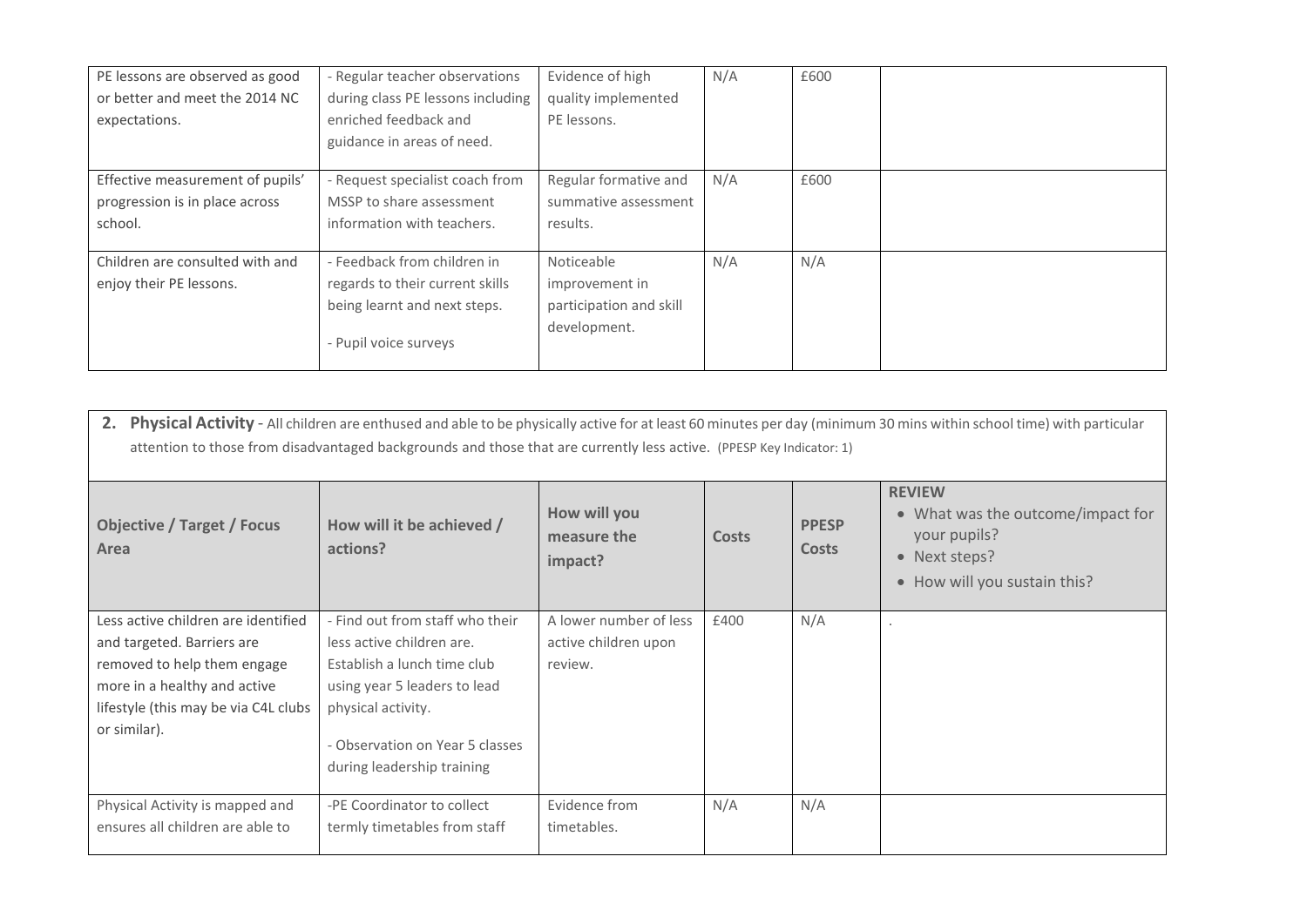| meet the 30 minutes in school<br>minimum guidance.                                                                                                                  | and to ensure lunch time clubs<br>is accessible to all.<br>- Consistent review of the 30:30<br>initiative.                                                                                        |                                                                                           |     |     |  |
|---------------------------------------------------------------------------------------------------------------------------------------------------------------------|---------------------------------------------------------------------------------------------------------------------------------------------------------------------------------------------------|-------------------------------------------------------------------------------------------|-----|-----|--|
| Clubs and activities are enjoyable<br>and available for all children to<br>access including children with<br>SEND.                                                  | - Ensure there are a variety of<br>clubs and activities for all<br>children to participate in.<br>- Visit clubs across the school<br>regularly and gain information<br>from pupil voice feedback. | Monitor the interest of<br>parents and children at<br>the beginning of each<br>half term. | N/A | N/A |  |
| Clubs are varied, of a good<br>quality and meet the gold<br>standard in the MSSM.                                                                                   | See above.                                                                                                                                                                                        | See above.                                                                                | N/A | N/A |  |
| There are regular opportunities in<br>the school day for children to be<br>active such as brain breaks,<br>Maths of the Day/active<br>classrooms, wake up shake up. | - Educate staff on classroom<br>ideas for lesson breaks and how<br>to adapt activities to include<br>these physical lesson breaks.                                                                | Children more engaged<br>in classroom<br>experiences.                                     | N/A | N/A |  |

**3. Whole School Ethos** - Raise the profile of and celebrate sport, PE, physical activity, play and wellbeing across the ethos of the whole school. Highlighting the importance of respecting others, positive attitudes and fair play. Utilise physical activity to contribute to the positive mental health and well-being of children. (PPESP Key Indicator: 2)

| <b>Objective / Target / Focus</b><br>Area | How will it be achieved /<br>actions? | How will you<br>measure the impact? | Costs | <b>PPESP</b><br><b>Costs</b> | <b>REVIEW</b><br>• What was the outcome/impact for<br>your pupils?<br>• Next steps?<br>• How will you sustain this? |
|-------------------------------------------|---------------------------------------|-------------------------------------|-------|------------------------------|---------------------------------------------------------------------------------------------------------------------|
|-------------------------------------------|---------------------------------------|-------------------------------------|-------|------------------------------|---------------------------------------------------------------------------------------------------------------------|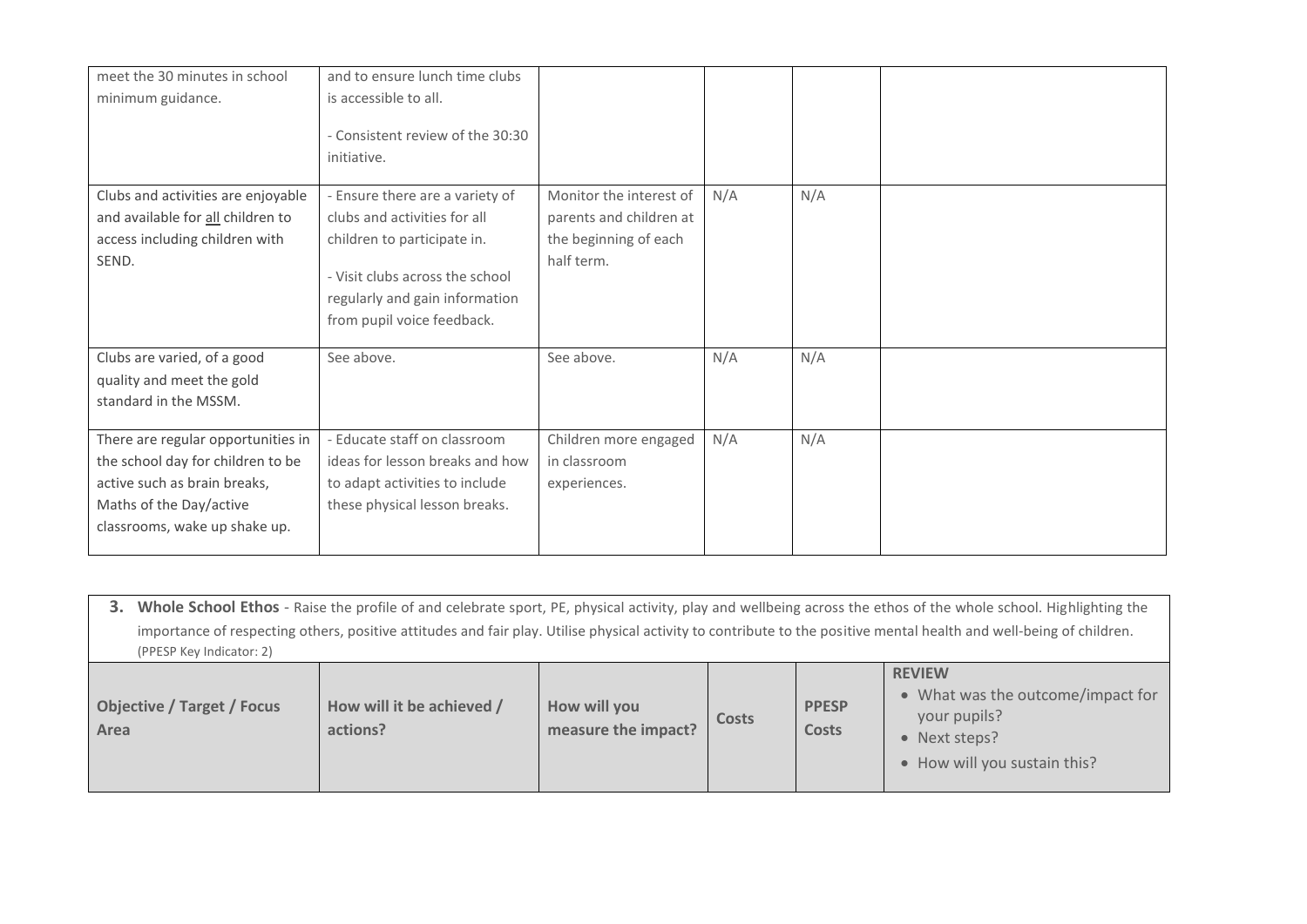| Health and wellbeing is promoted<br>across the school and the<br>'Healthy Schools London'<br>accreditation is obtained.                                                                                                                                           | - Healthy living and Healthy<br>eating information is shared to<br>parents and taught through PE<br>& Science lessons in the<br>curriculum.<br>- Schedule planning time with<br>the Science leadership team. | 'Healthy School<br>London' Accreditation<br>achieved.                                                                                                 | N/A  | N/A |  |
|-------------------------------------------------------------------------------------------------------------------------------------------------------------------------------------------------------------------------------------------------------------------|--------------------------------------------------------------------------------------------------------------------------------------------------------------------------------------------------------------|-------------------------------------------------------------------------------------------------------------------------------------------------------|------|-----|--|
| There are cross curricular links in<br>place and utilised with PE and<br>other subjects and active<br>classrooms are encouraged.                                                                                                                                  | - Plan and implement cross<br>curricular.<br>- Schedule planning time with<br>the Science leadership team.<br>projects.                                                                                      | See a cross curricular<br>link in children's work<br>books.                                                                                           | N/A  | N/A |  |
| Staff are encouraged to consider<br>themselves as active, healthy and<br>sporty role models. For example<br>taking part in staff circuit training<br>in view of parents and pupils and<br>demonstrating a positive attitude<br>towards PE and Sport at all times. | - Educate staff involved in the<br>delivery of clubs and to<br>encourage staff to wear<br>appropriate clothing when<br>conducting PE lessons.                                                                | Evidence of staff<br>participating in PE<br>lessons/lunchtime/after<br>school clubs with<br>children.                                                 | £200 | N/A |  |
| Fair play, sportsmanship and<br>respect are promoted and<br>expected across the school with<br>the Refspect campaign/awards<br>being utilised during PE lessons<br>and intra house competitions.                                                                  | - All children read, sign and<br>adhere to the Refspect<br>campaign.<br>- Staff training on the Refspect<br>campaign                                                                                         | Hearing the language of<br>respect being used<br>around the school and<br>seeing fair play take<br>place in both student<br>and adult led activities. | N/A  | N/A |  |
| Sporting achievement, effort and<br>progress is regularly celebrated<br>across the school.                                                                                                                                                                        | - Hold a whole school assembly<br>to promote the Refspect<br>campaign.                                                                                                                                       | Monitor amount of<br>sporting certificates<br>being awarded during<br>assemblies.                                                                     | N/A  | N/A |  |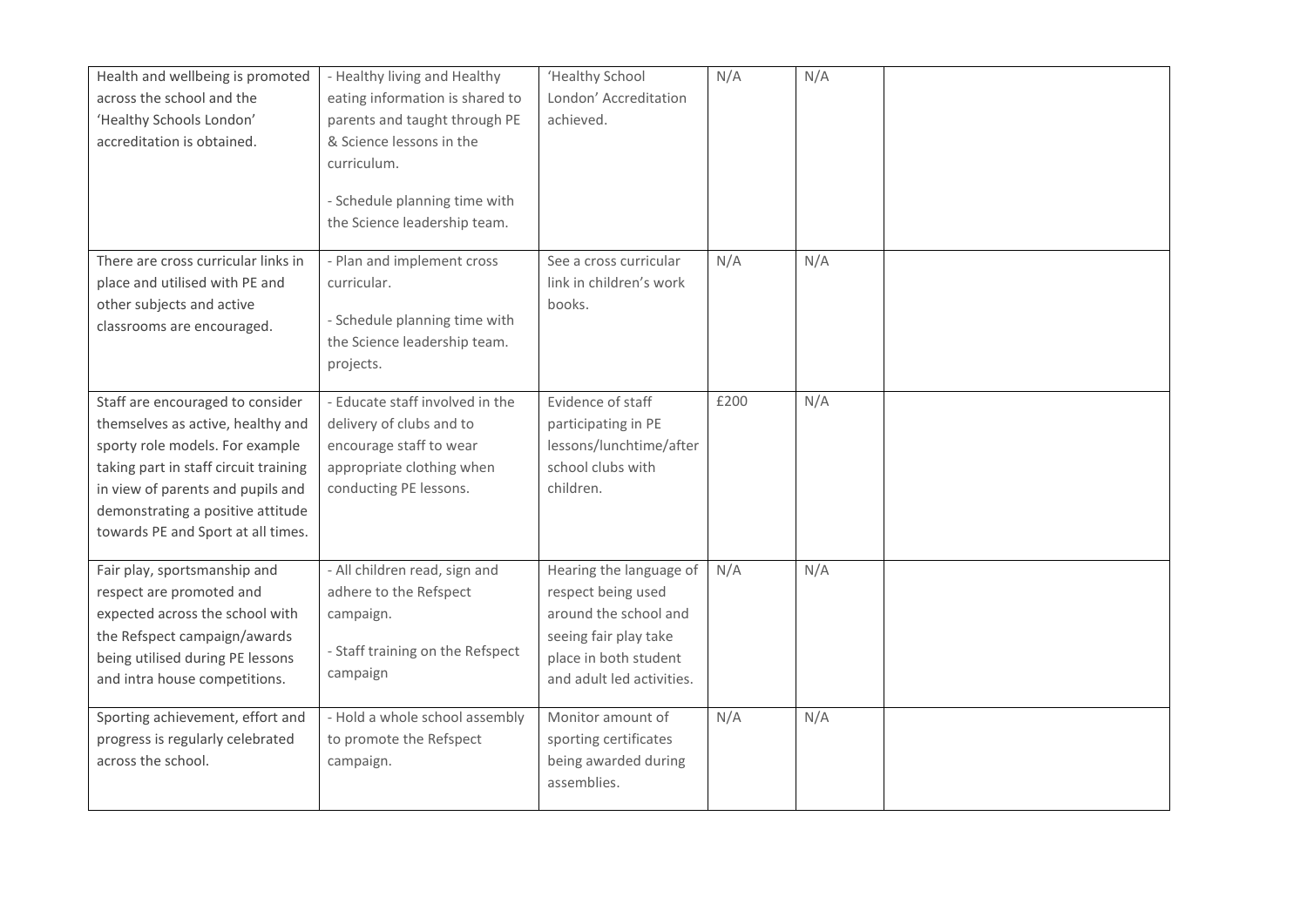|                                                                                                                                                                                                                                                           | - Head teachers award for<br>sporting achievement and<br>effort.                                                                                                                         |                                                                                                                                                                                    |     |     |  |
|-----------------------------------------------------------------------------------------------------------------------------------------------------------------------------------------------------------------------------------------------------------|------------------------------------------------------------------------------------------------------------------------------------------------------------------------------------------|------------------------------------------------------------------------------------------------------------------------------------------------------------------------------------|-----|-----|--|
| Children are taught resilience<br>through sport, PE and PA and<br>links to emotional and mental<br>health and wellbeing including<br>coping with stress and<br>performance are considered in<br>the curriculum and promoted<br>throughout the school day. | - Plan and implement growth<br>mind set lessons throughout PE<br>and PSHCE lessons.<br>- Schedule planning time with<br>the PSHCE leadership team.                                       | Collect lesson plans<br>from staff teaching<br>resilience and growth<br>mind set (PSHE). Also<br>set up role playing<br>scenarios for the<br>children to practise<br>these skills. | N/A | N/A |  |
| The school website (including the<br>school twitter account) displays<br>and promotes the sporting ethos<br>of the school and opportunities<br>available to all children<br>effectively.                                                                  | - Maintain website and twitter<br>account with up to date<br>sporting information and share<br>reports and competition<br>information on the website and<br>other forms of social media. | Improved impact of<br>positive PE experiences<br>on the website through<br>photo galleries.                                                                                        | N/A | N/A |  |
| School staff and governors are<br>fully aware of and ensure the<br>implementation of the plans and<br>policies for PE and PA.                                                                                                                             | - Share Action Plan with<br>Governors and then the rest of<br>the teaching staff by December<br>2019.                                                                                    | Put the Action Plan<br>forward to Governors<br>and staff through<br>meetings and staff<br>development<br>afternoons.                                                               | N/A | N/A |  |

**4. Range of Activity** - Children have access to and enjoy a range of different sports, physical activities, leadership opportunities and unstructured play. (PPESP Key Indicator: 4)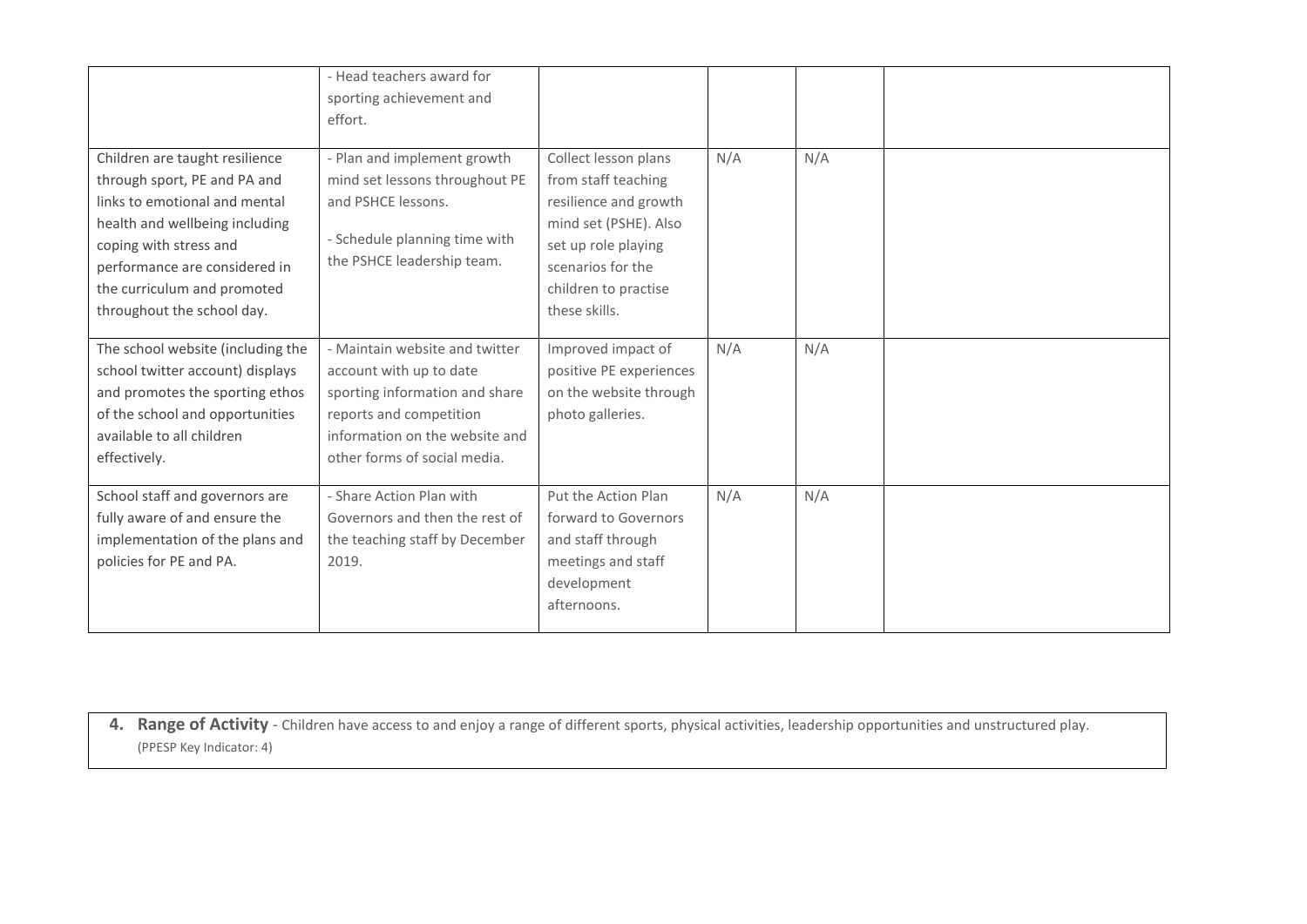| <b>Objective / Target / Focus</b><br>Area                                                                                                                                                                                                              | How will it be achieved /<br>actions?                                                                               | How will you<br>measure the<br>impact?                                                                                                       | <b>Costs</b> | <b>PPESP</b><br><b>Costs</b> | <b>REVIEW</b><br>• What was the outcome/impact for<br>your pupils?<br>• Next steps?<br>• How will you sustain this? |
|--------------------------------------------------------------------------------------------------------------------------------------------------------------------------------------------------------------------------------------------------------|---------------------------------------------------------------------------------------------------------------------|----------------------------------------------------------------------------------------------------------------------------------------------|--------------|------------------------------|---------------------------------------------------------------------------------------------------------------------|
| Clubs are varied, of a good<br>quality and meet the gold<br>standard in the MSSM.                                                                                                                                                                      | - Ensure there are a variety of<br>clubs and activities for all<br>children to participate in.                      | Monitor the interest of<br>parents and children at<br>the beginning of each<br>half term.                                                    | N/A          | N/A                          |                                                                                                                     |
| External coaches are deployed to<br>increase the range of clubs<br>available for children and to<br>provide further links to<br>community clubs.                                                                                                       | - Book MSSP coaches for after<br>school clubs for the school year.                                                  | Monitor the interest of<br>children attending and<br>ensure the club<br>provides a range of<br>activities for the<br>children to partake in. | N/A          | N/A                          |                                                                                                                     |
| A leadership programme is in<br>place for all Year 5s (initial<br>training session delivered by<br>MSSP then children partake in a 6<br>unit programme).                                                                                               | - Create rewards for<br>outstanding leaders and<br>rewards for children actively<br>participating.                  | Sporting achievements<br>assembly planned for<br>end of summer term.                                                                         | N/A          | £50                          |                                                                                                                     |
| Sports leaders promote healthy<br>and active lifestyles and fair play<br>and are able to volunteer during<br>lunch time / breakfast clubs<br>targeting less active children.                                                                           | - All sports leaders adhere to<br>the Refspect code of conduct<br>and consistently run regular<br>lunch time clubs. | Increase in student<br>involvement during<br>clubs, displaying<br>sportsmanship<br>behaviour.                                                | N/A          | N/A                          |                                                                                                                     |
| Keen sports leaders (Yr 5/6) are<br>selected to be part of the MSSP<br>(or similar) leadership academy<br>where they can access additional<br>opportunities to learn, lead and<br>volunteer in sport and physical<br>activity (with parental consent). | - Outstanding sports leaders to<br>be rewarded by participating in<br>a sports leader day.                          | Monitor the<br>participation levels and<br>leadership skills from<br>the lunchtime clubs<br>etc.                                             | N/A          | N/A                          |                                                                                                                     |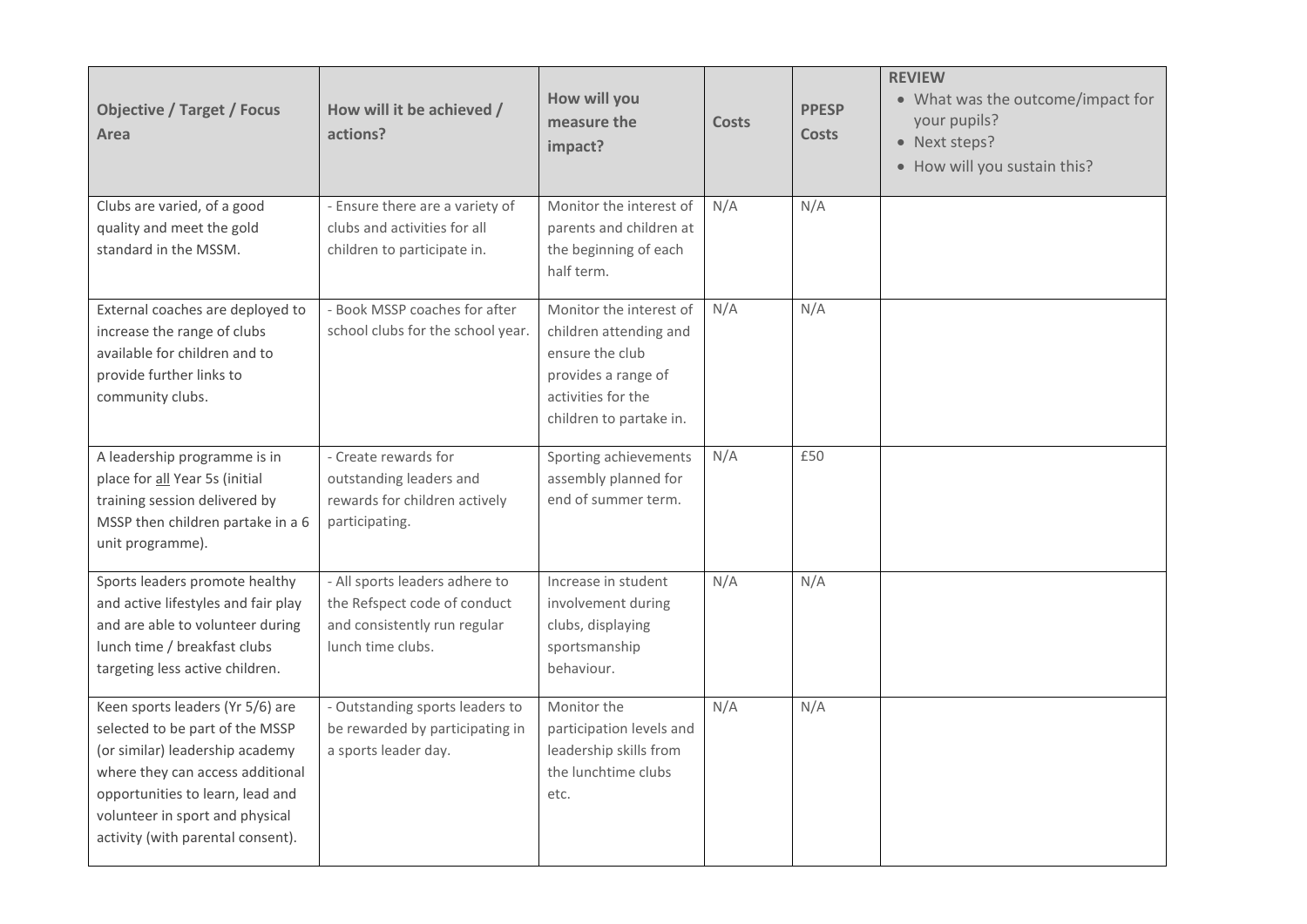| Gifted and talented pupils in PE   | - Enter Inclusive competitions | High attendance at       | N/A | N/A |  |
|------------------------------------|--------------------------------|--------------------------|-----|-----|--|
| and sport (including those with    | and ensure clubs and all PE    | tournaments and          |     |     |  |
| SEND) are recognised by            | lessons are suitable for all   | clubs.                   |     |     |  |
| teachers. Support is provided to   | children.                      |                          |     |     |  |
| signpost them to find progression  |                                |                          |     |     |  |
| pathways both within and out of    |                                |                          |     |     |  |
| school.                            |                                |                          |     |     |  |
|                                    |                                |                          |     |     |  |
| Playgrounds and other facilities   | - Increase in student physical | Student survey of        | N/A | N/A |  |
| provide a stimulating and          | activity during lunchtimes,    | physical activity during |     |     |  |
| practical space for children to be | break times and PE lessons.    | school hours.            |     |     |  |
| active through unstructured play   |                                |                          |     |     |  |
| and take part in PE and sport      |                                |                          |     |     |  |
| with suitable equipment to         |                                |                          |     |     |  |
|                                    |                                |                          |     |     |  |
| ensure a good range of activities. |                                |                          |     |     |  |

| 5.<br><b>Competitions</b> - Children are able to take part in and enjoy competitive sport. (PPESP Key Indicator: 5) |                                       |                                        |       |                              |                                                                                                                     |  |
|---------------------------------------------------------------------------------------------------------------------|---------------------------------------|----------------------------------------|-------|------------------------------|---------------------------------------------------------------------------------------------------------------------|--|
| <b>Objective / Target / Focus</b><br>Area                                                                           | How will it be achieved /<br>actions? | How will you<br>measure the<br>impact? | Costs | <b>PPESP</b><br><b>Costs</b> | <b>REVIEW</b><br>• What was the outcome/impact for<br>your pupils?<br>• Next steps?<br>• How will you sustain this? |  |
| School games day (sports day)                                                                                       | - Plan an annual sports day           | Increased participation                | N/A   | £200                         |                                                                                                                     |  |
| delivered which engages all                                                                                         | during the summer term which          | from children across all               |       |                              |                                                                                                                     |  |
| children in the school.                                                                                             | involves stage specific activities.   | years.                                 |       |                              |                                                                                                                     |  |
| Intra comp programme in place                                                                                       | - PE Coordinator to create            | Significant increase in                | N/A   | N/A                          |                                                                                                                     |  |
| for all children to meet the MSSM                                                                                   | competitions calendar and             | amount of children                     |       |                              |                                                                                                                     |  |
| gold standard.                                                                                                      | ensure try out opportunities          | participating in try outs              |       |                              |                                                                                                                     |  |
|                                                                                                                     | and information are available to      | and registering interest               |       |                              |                                                                                                                     |  |
|                                                                                                                     | all.                                  | in sporting                            |       |                              |                                                                                                                     |  |
|                                                                                                                     |                                       | competitions.                          |       |                              |                                                                                                                     |  |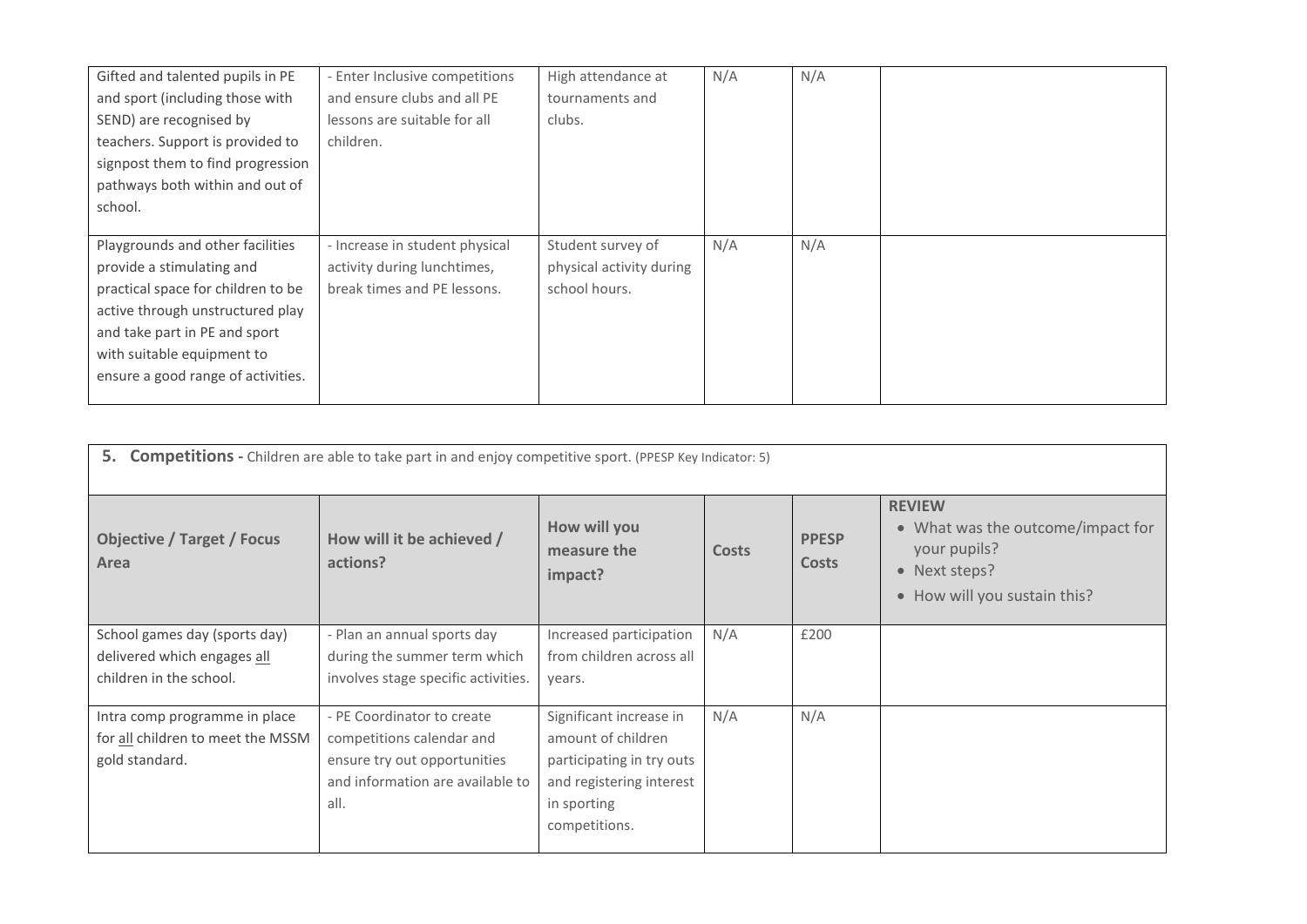| Entry to inter school<br>competitions and festivals takes<br>place to meet the MSSM gold<br>standard.                                                                                        | - Time allocated to the PE<br>Coordinator to book a range of<br>tournament spots; conduct<br>after school training sessions<br>for children involved and to<br>attend tournaments. | Monitor participation<br>levels for each inter<br>school competition<br>and festival - Compare<br>to last year. | N/A | £4160 |  |
|----------------------------------------------------------------------------------------------------------------------------------------------------------------------------------------------|------------------------------------------------------------------------------------------------------------------------------------------------------------------------------------|-----------------------------------------------------------------------------------------------------------------|-----|-------|--|
| All children including those with<br>SEND are able to represent their<br>school and compete at inter<br>competitions and festivals.                                                          | - Enter Inclusive competitions<br>and ensure clubs and all PE<br>lessons are suitable for all<br>children.                                                                         | High attendance at<br>tournaments and<br>clubs.                                                                 | N/A | N/A   |  |
| Pupils, teachers and<br>accompanying parents<br>understand the rules, etiquette<br>and formats for each sport.<br>Children are given opportunities<br>to practice before the<br>competition. | - All parties involved sign the<br>Refspect agreement and<br>increase the number of training<br>opportunities before<br>competitions.                                              | Significant<br>improvement in<br>achievements at<br>borough competitions.                                       | N/A | N/A   |  |

| 6.<br><b>Swimming</b> - All children are able to be safe in the water and develop as competent swimmers. (PPESP Key Indicator: N/A) |                                       |                                        |              |                              |                                                                                                                     |
|-------------------------------------------------------------------------------------------------------------------------------------|---------------------------------------|----------------------------------------|--------------|------------------------------|---------------------------------------------------------------------------------------------------------------------|
| <b>Objective / Target / Focus</b><br>Area                                                                                           | How will it be achieved /<br>actions? | How will you<br>measure the<br>impact? | <b>Costs</b> | <b>PPESP</b><br><b>Costs</b> | <b>REVIEW</b><br>• What was the outcome/impact for<br>your pupils?<br>• Next steps?<br>• How will you sustain this? |
| A swimming plan is in place to                                                                                                      | - Swimming instructors provide        | Increase in ability                    | £200         | N/A                          |                                                                                                                     |
| track and improve swimming                                                                                                          | teachers with assessment              | percentages in                         |              |                              |                                                                                                                     |
| ability.                                                                                                                            | information                           | comparison to 2018.                    |              |                              |                                                                                                                     |
| All children will receive 30                                                                                                        | - Children in year 4 partake in       | Gather evidence off                    | N/A          | N/A                          |                                                                                                                     |
| lessons during KS2.                                                                                                                 | weekly swimming sessions              | the assessment sheets                  |              |                              |                                                                                                                     |
|                                                                                                                                     |                                       | from GLL.                              |              |                              |                                                                                                                     |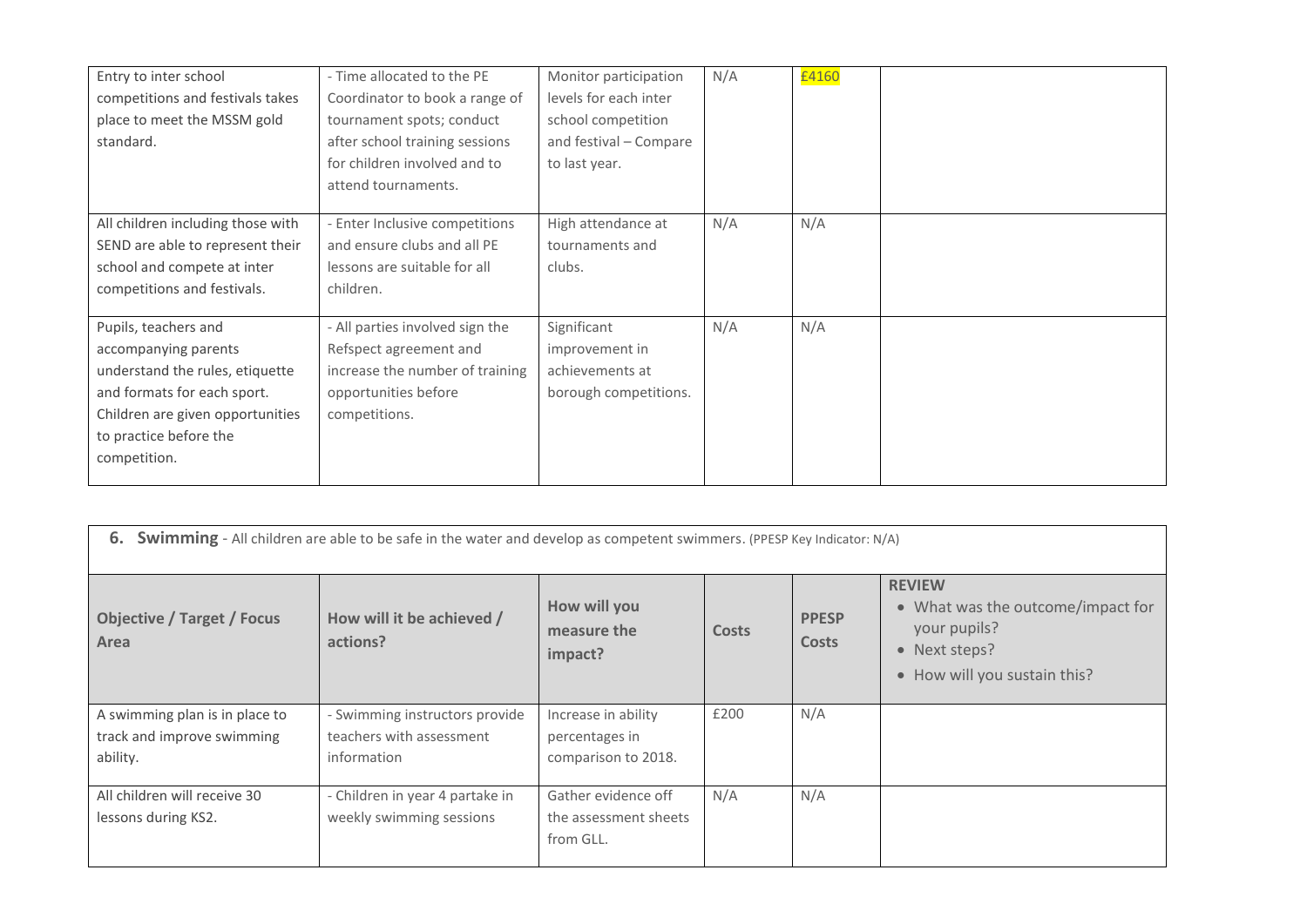| 72% can swim 25m at the end of     |                               |                     |     |     | 69% of children swam 25m when              |
|------------------------------------|-------------------------------|---------------------|-----|-----|--------------------------------------------|
| the swim programme.                |                               |                     |     |     | completed the programme at the end of      |
|                                    |                               |                     |     |     | the academic year 2019.                    |
| 70% can use a range of strokes     |                               |                     |     |     |                                            |
| effectively at the end of the swim |                               |                     |     |     | 67% of children can use a range of strokes |
| programme.                         |                               |                     |     |     | effectively when completed the             |
|                                    |                               |                     |     |     | programme at the end of the academic       |
| 60% can perform safe self-rescue   |                               |                     |     |     | year 2019.                                 |
| in different water based           |                               |                     |     |     |                                            |
| situations at the end of the swim  |                               |                     |     |     | 53% of children can perform safe self-     |
| programme.                         |                               |                     |     |     | rescue when completed the programme        |
|                                    |                               |                     |     |     | at the end of the academic year 2019.      |
| Provide a Top Up swimming          | - Provide opportunity for     | Increase in ability | N/A | N/A |                                            |
| programme to ensure less           | children to partake in Top Up | percentages in      |     |     |                                            |
| confident and less able swimmers   | swimming lessons.             | comparison to       |     |     |                                            |
| are able to progress to meet the   |                               | 2018/19.            |     |     |                                            |
| NC expectations at the end of the  |                               |                     |     |     |                                            |
| school's standard curriculum       |                               |                     |     |     |                                            |
| swimming programme.                |                               |                     |     |     |                                            |
|                                    |                               |                     |     |     |                                            |

| 7. Workforce Development - All staff and volunteers receive training and support to enable and inspire them to deliver our aims effectively.<br>(PPESP Key Indicator: 3) |                                                                                                                                         |                                                                                 |       |                              |                                                                                                                     |
|--------------------------------------------------------------------------------------------------------------------------------------------------------------------------|-----------------------------------------------------------------------------------------------------------------------------------------|---------------------------------------------------------------------------------|-------|------------------------------|---------------------------------------------------------------------------------------------------------------------|
| <b>Objective / Target / Focus</b><br>Area                                                                                                                                | How will it be achieved /<br>actions?                                                                                                   | How will you<br>measure the<br>impact?                                          | Costs | <b>PPESP</b><br><b>Costs</b> | <b>REVIEW</b><br>• What was the outcome/impact for<br>your pupils?<br>• Next steps?<br>• How will you sustain this? |
| The PE Coordinator is leading<br>'good' PE effectively and<br>confidently across the whole<br>school.                                                                    | - Conduct demonstration<br>lessons; regular PE lesson<br>observations and ongoing<br>support and guidance to all<br>staff and students. | Increase in<br>participation and<br>sporting achievements<br>across the school. | N/A   | £600                         |                                                                                                                     |